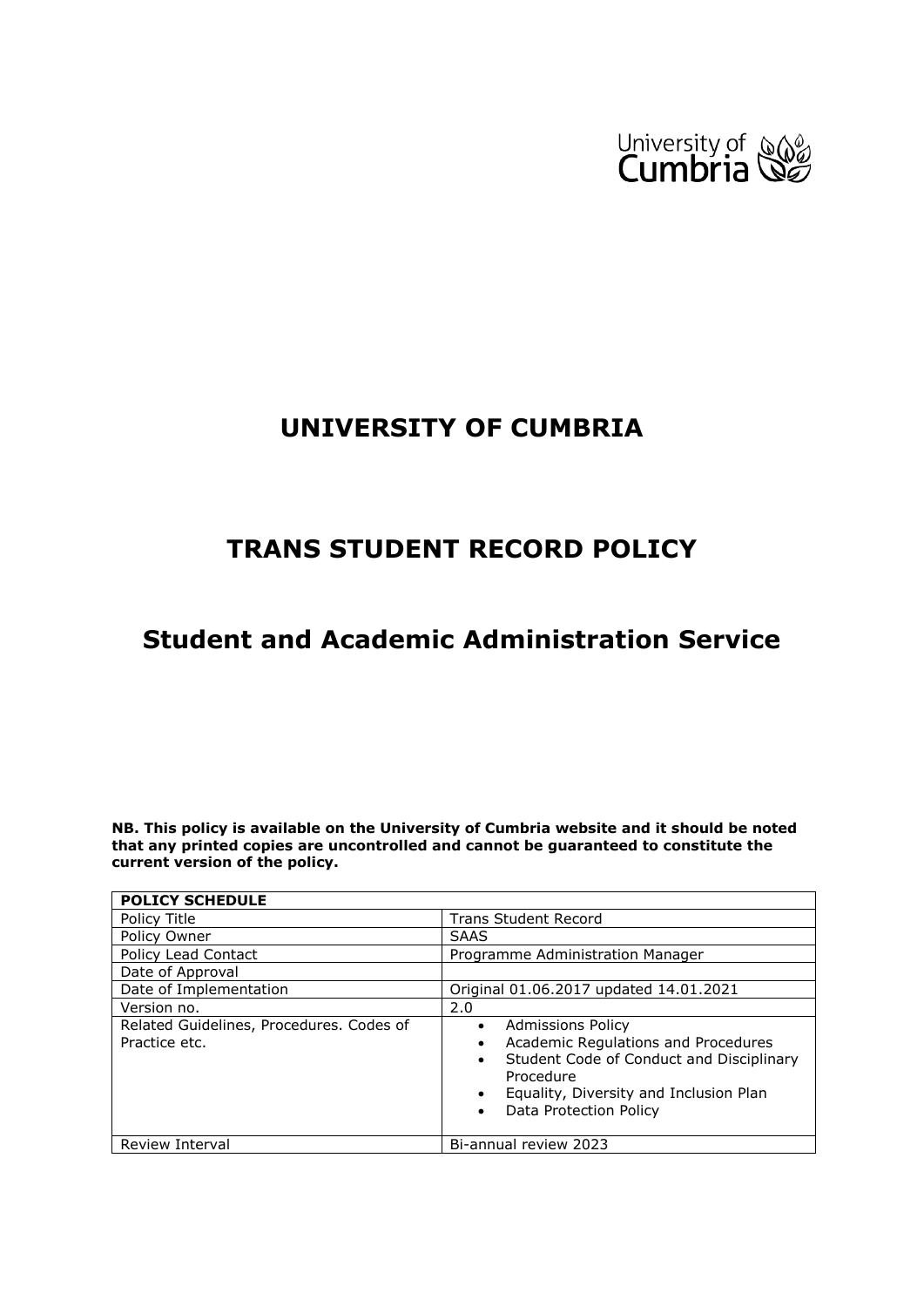## **Trans Student Record Policy and Procedures**

# Contents

| $\mathbf{1}$ . |                                                                      |
|----------------|----------------------------------------------------------------------|
| 2.             |                                                                      |
| 3.             |                                                                      |
| 4.             |                                                                      |
| a.             |                                                                      |
| b.             |                                                                      |
| $\mathsf{C}$ . |                                                                      |
| d.             |                                                                      |
| e.             |                                                                      |
| 5.             |                                                                      |
| a.             |                                                                      |
| b.             |                                                                      |
| $C_{\bullet}$  |                                                                      |
| 6.             | Equality, Diversity and Inclusion and Equality Assessment Statements |
| 7.             |                                                                      |
| 8.             |                                                                      |
| 9.             |                                                                      |
| 10.            |                                                                      |
| 11.            |                                                                      |
| 12.            |                                                                      |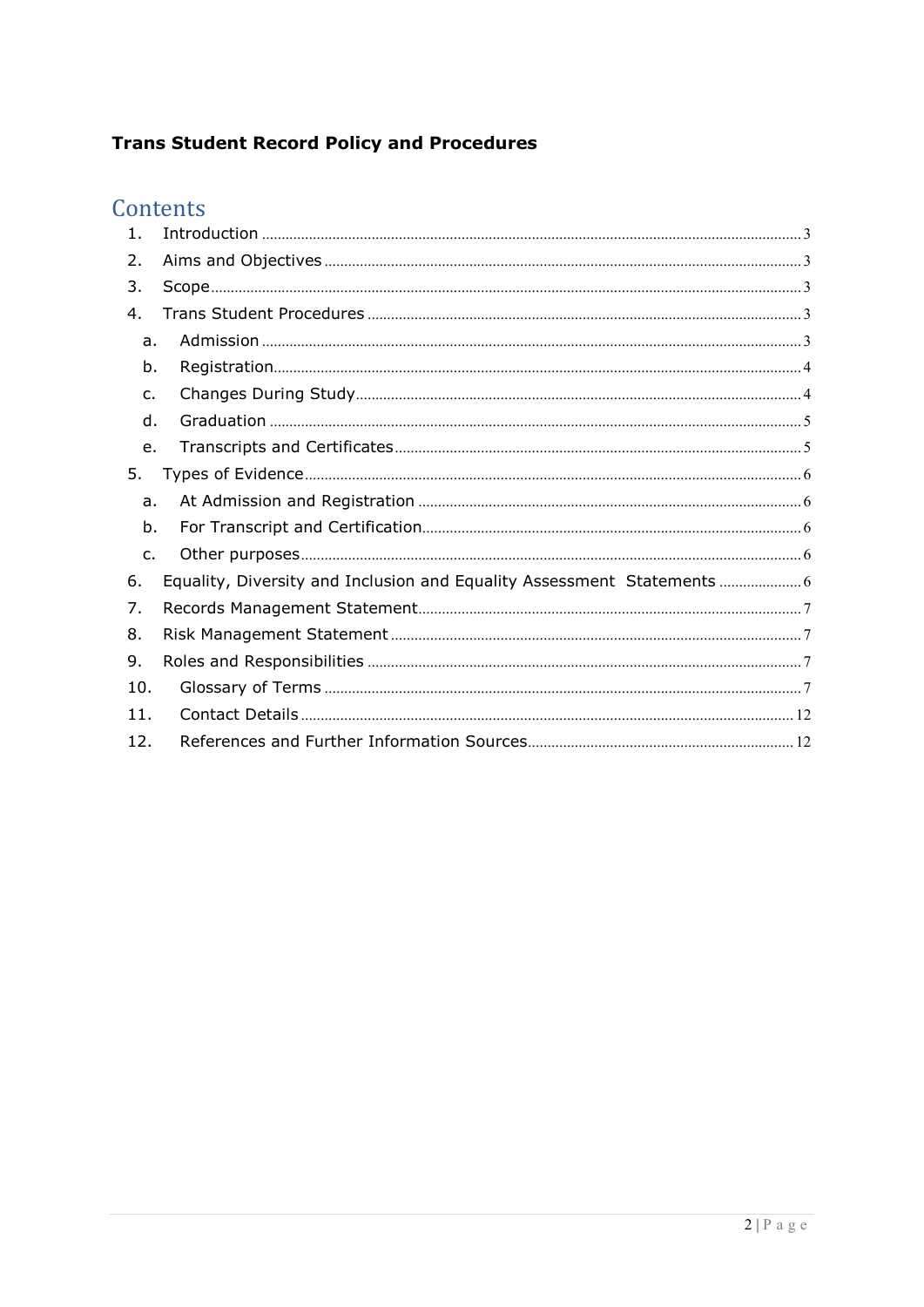# <span id="page-2-0"></span>1. Introduction

Research (ECU, 2016, p.8) has shown that a lack of policies for students to easily update name and gender on their student records, issues with university security services and the prevalence of transphobia are significant barriers for trans students in higher education (H.E.). Policies involving identification and use of names can, therefore, impact in a negative way on trans students.

In order to remove these potential barriers for students, which may negatively impact their experience, recruitment, progression, retention, health and wellbeing and employability, a clear trans student records policy has been introduced.

We as an institution already recognise name changes by deed poll and statutory declaration. However, many students, in particular trans students may not be in a position or wish to change their name in this way but wish to change their identity. It is legitimate for anyone to change their name informally in the UK, however a formal change of name is required for bank accounts and qualification certificates. This policy provides the process for name changes with and without such formal evidence and provides guidance on where and what type of evidence is required.

## <span id="page-2-1"></span>2. Aims and Objectives

The aims and objectives of this policy are to set out the University's requirements in relation to the formal student record and to set out the procedures and processes for its administration.

## <span id="page-2-2"></span>3. Scope

The Trans Student Records Policy is intended to provide a framework structure for a series of key processes which allow students to have a student record enabling them to be recognised with their chosen identity.

# 4. Trans Student Procedures

### <span id="page-2-3"></span>a. Admission

<span id="page-2-4"></span>In order to ensure a full DBS Check is carried out for professional course the law requires students to disclose all of their previous names and addresses. The DBS has a 'sensitive Application Process' which allows applicants to disclose their previous identities to the DBS only. *"Transgender applicants should contact the DBS sensitive applications line on 0151 676 1452 or email sensitive@dbs.gov.uk for further advice about completing the form." DBS (2020)*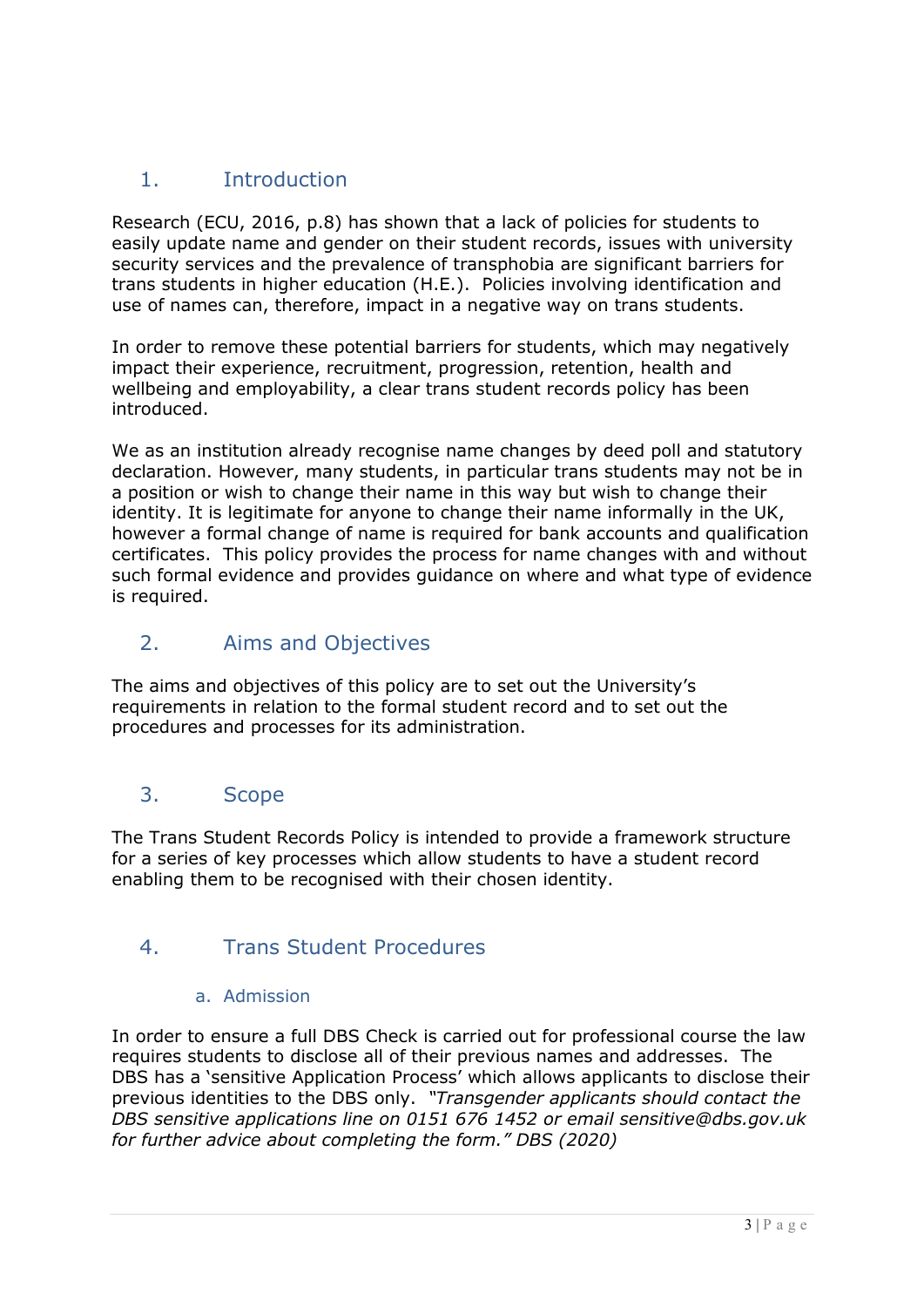Admissions staff should ensure access to this service is clearly signposted to allow students to contact this team directly. If the student does not contact this team before or during their application, there is a risk any previous identities will be seen by University staff processing the request. Should that occur staff must ensure they keep this confidential between themselves and the student.

Students who have formally changed their identity and hold a GRC will not be required to divulge any previous identity on their application as their record will have been transferred in full to their new identity. While it is unlawful to ask a trans person to show their GRC, a person may choose to use their GRC as evidence of their identity.

#### b. Registration

<span id="page-3-0"></span>At online registration the University confirm and collect 2 pieces of information relating to Gender. Firstly, students already have their Gender filled in on the Student Record at application stage and a student confirms that this information is correct. Secondly, students are asked the following question:

*Is your gender identity the same as the gender you were originally assigned at birth?*

> *Yes No Prefer not to say*

This is a HESA requirement and the answers provided by the students are reported to HESA exactly.

For Gender, there should be an 'Other' category; this other category should be used for the following:

"ECU recommends the use of the terms 'other' and 'prefer not to say' for people who associate with the terms intersex, androgyne, intergender, ambigender, gender fluid, polygender and genderqueer." (HESA 2020)

The full HESA guidance on Sexual Identification - SEXID (which the University currently holds as Gender) is available on line.

### c. Changes During Study

<span id="page-3-1"></span>It is good practice for tutors or managers to ask all new students or staff their chosen name.

Should a student wish to change their identity during their course of study they can do so by contacting Programme Administration (PAd). They will be asked the level of change required and this will be actioned without need for evidence other than the evidence of the request coming from the student themselves. This change can include one or all of their: known as name; title; forenames;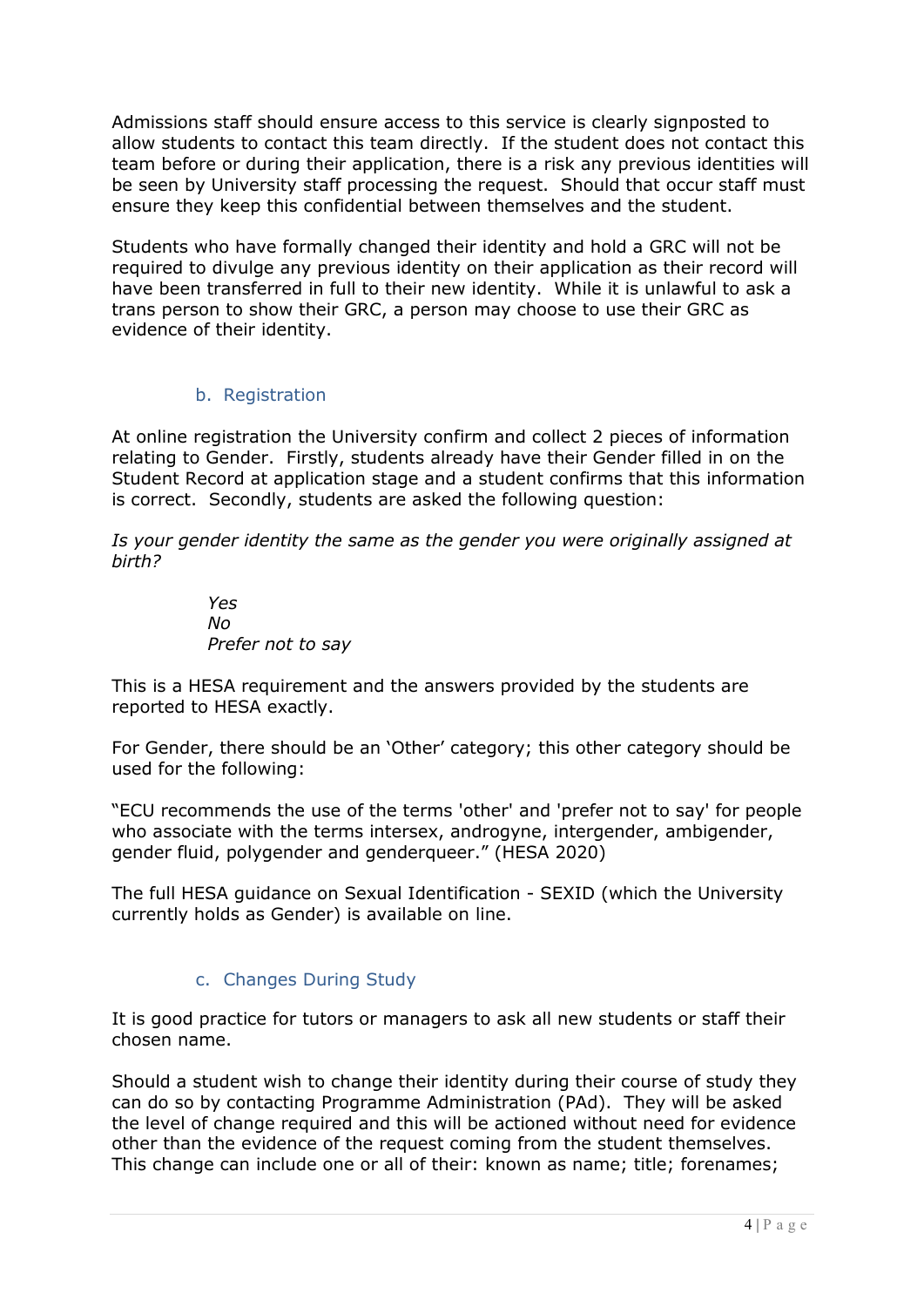surname and gender. If a trans student changes the name under which they are registered at the institution, they will also need to notify the agency or institution that has funded their course, any sponsor, and their bank to ensure payments are not delayed. If a name change is required within organisations linked to but independent of the University such as the Students Union and the National Union of Students the student will need to notify those organisations directly.

Students will be advised that although this change will be reflected throughout their student life with us, their transcript and certificate will retain the name on their birth certificate unless they provide evidence of the legal change – see [evidence requirements.](#page-5-5) A record of their request will be saved in a confidential record and no reference indicating the change will be made on their visible record. A trigger will be set on the student record system (SITS) to prompt a contact with a named role holder to discuss the certificate with the student prior to production and ensure if a change is now possible on the certificate that the appropriate evidence is provided.

#### d. Graduation

<span id="page-4-0"></span>The student will be referred to in all communication and publications by their chosen identity from the student record unless they request otherwise.

#### e. Transcripts and Certificates

<span id="page-4-1"></span>Unlike the student record, certificates and transcripts must legally be issued under the formal name of the student. Students will have been made aware of this at the point of any name change on their record where evidence was not available at the time of that change. The student will be informed prior to the certificate being issued to allow the student to formally change their name and provide proof of their formal name change, should they wish to do so, in order for the certificate to be produced under a name other than that under which they registered or last provided evidence for.

Qualification currently must state the formal name of a student, not a name by which a student wishes to be known. Colleges can ensure that students are informed of this prior to certificates being issued as students will need to formally change their name and show proof of formal name change (e.g. a statutory declaration of name change or deed poll) in order for a certificate to be issued under a name different from that under which they last provided evidence.

Although it is not standard practice to change a name on a certificate or qualification after it has been issued other than, within the Gender Recognition Act, for those students who hold a full Gender Recognition Certificate (GRC), the University reserves the right to allow a student a reissued certificate at any time should they provide evidence – see required evidence. This evidence is purely of name change and it is not appropriate or required for students to provide evidence of gender at any stage. It should be noted that it is unlawful to ask a trans person to show their GRC.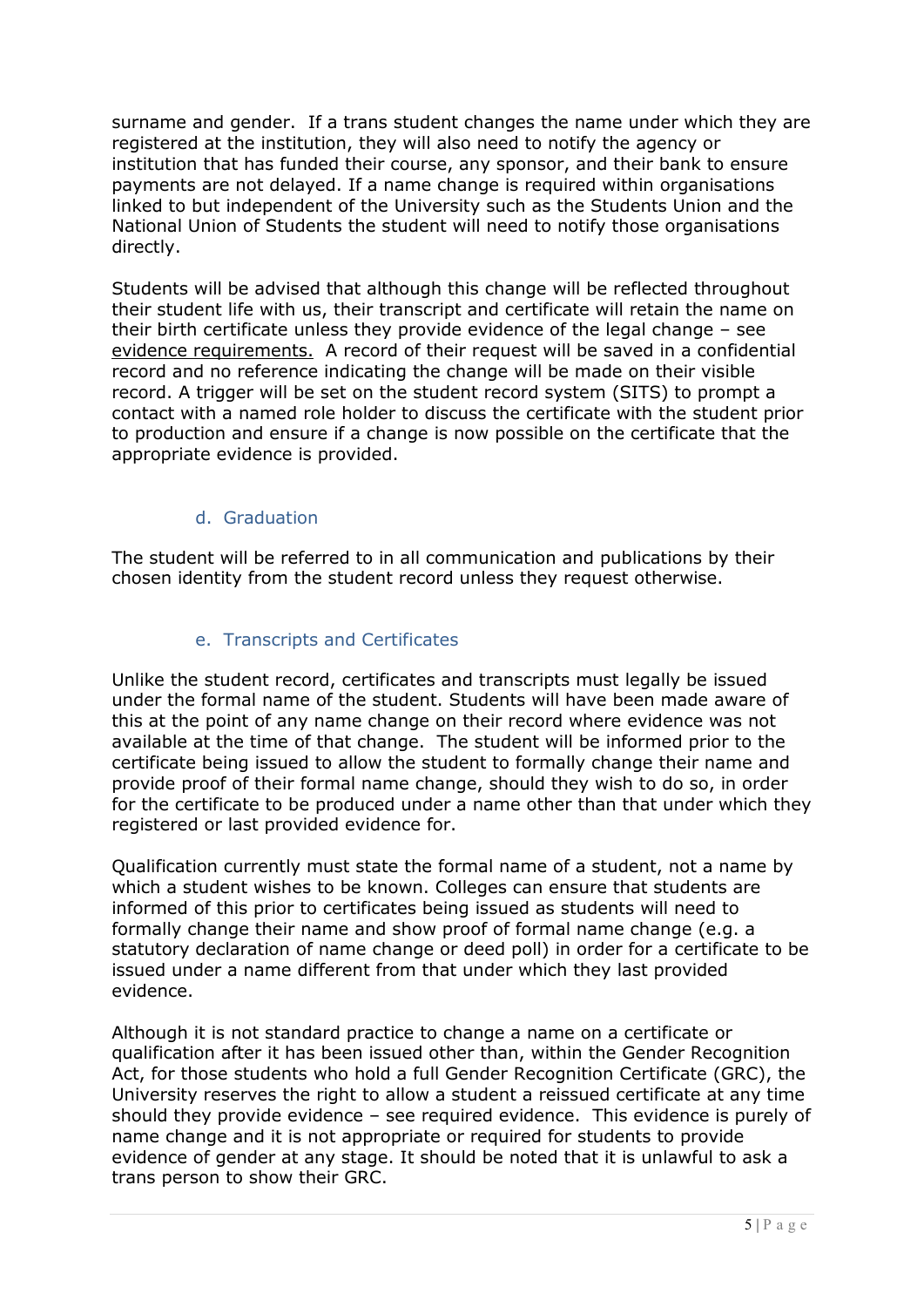# <span id="page-5-5"></span><span id="page-5-0"></span>5. Types of Evidence

Note it is never appropriate to ask for a student's Gender Recognition Certificate (GRC) or for a student to provide proof of gender.

#### a. At Admission and Registration

<span id="page-5-1"></span>The UK government now specifies the type of identification both students and staff are required to present during enrolment or on commencement of post. This is a passport, visa or birth certificate combined with other forms of identification. In some countries, trans people cannot apply for a new birth certificate and passport and even where they can, it can be complicated for people with dual residency or nationality. While it is unlawful to ask a trans person to show their GRC, a person may choose to use their GRC as evidence of their identity.

### b. For Transcript and Certification

<span id="page-5-2"></span>To issue or reissue a certificate or transcript in a name other that which was used at registration the student must provide evidence of the legal change deed poll and proof of identification, such as, a birth certificate, passport, identity card, or visa.

#### c. Other purposes

<span id="page-5-3"></span>If the University requires identification for other purposes, staff and students should be given the option of providing more than one type of official identification, for example a driving licence, passport or birth certificate plus supporting documents.

### <span id="page-5-4"></span>6. Equality, Diversity and Inclusion and Equality Assessment **Statements**

The University values equality and diversity and is committed to maintaining an environment where its employees, students and visitors are treated fairly and with respect at all times. It aims to ensure that its actions and working practices comply with both the spirit and intention of the Human Rights Act (1998) and the Equality Act (2010) which relates to the protected characteristics of age, disability, gender reassignment (including gender identity and gender expression), marriage & civil partnerships, pregnancy & maternity, race, religion or belief, sex and sexual orientation.

This policy hopes to remove potential barriers for students based on their gender identity and reduce potential negative engagements, interactions and triggers whilst increasing inclusion.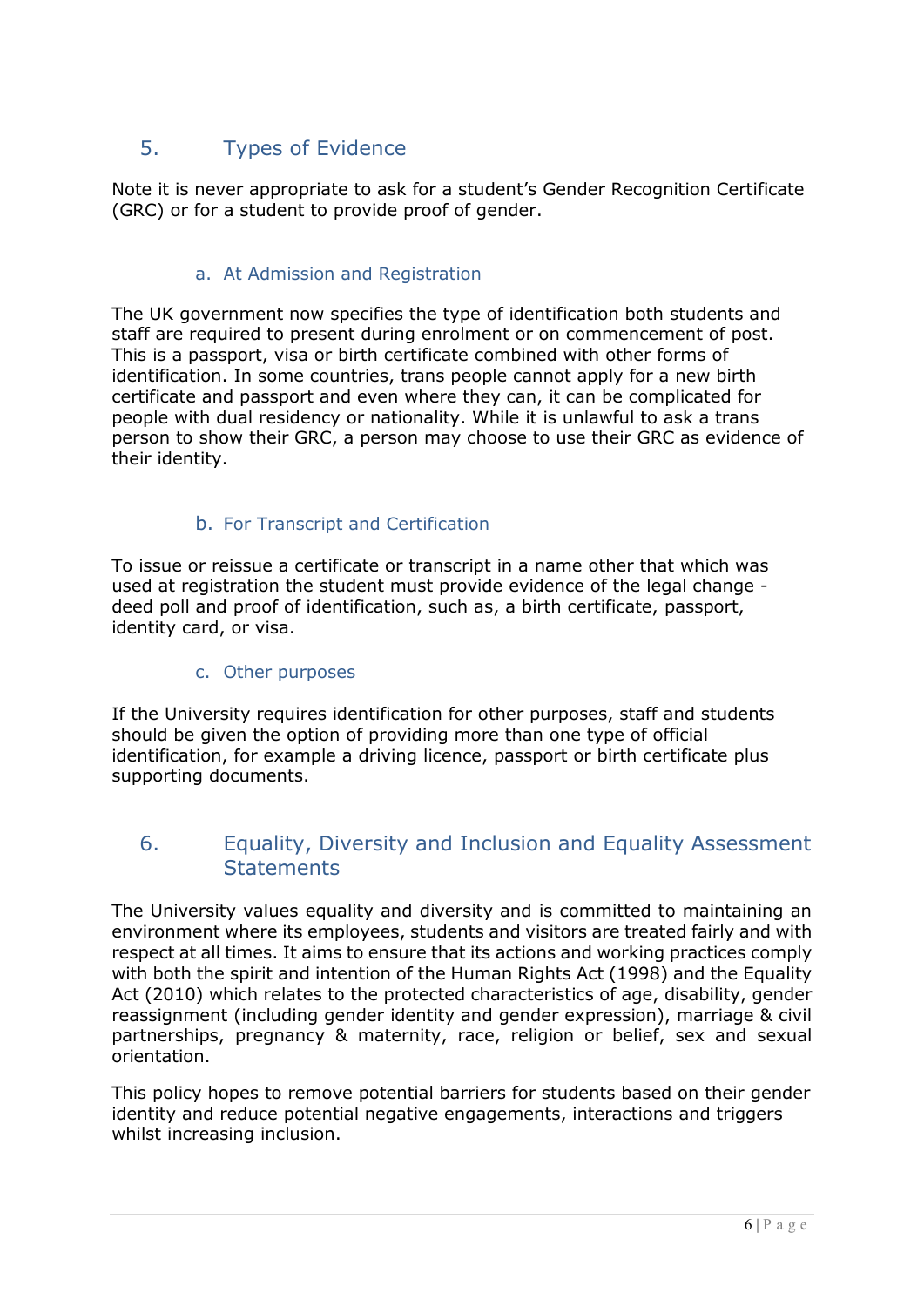# <span id="page-6-0"></span>7. Records Management Statement

The records associated with this policy are controlled by the Student and Academic Administration Service and will be created, stored and disposed of in line with the University's Records Management guidelines and procedures.

The University is committed to complying with the requirements of the General Data Protection Regulations (GDPR) and any personal data created as part of this policy will be processed in accordance with the University's Data Protection Policy and procedures. This includes ensuring that data is held securely, is not disclosed unlawfully and is destroyed when no longer needed.

The University also aims to ensure that users of this policy are aware of General Data Protection Regulations, Freedom of Information and Records Management issues associated with this policy.

## <span id="page-6-1"></span>8. Risk Management Statement

Failure to comply with this policy could lead to potential legal action against the University for discrimination.

## <span id="page-6-2"></span>9. Roles and Responsibilities

It is the responsibility of:

- The University Board to follow the policy
- Directorate to ensure all areas engage with this policy
- Managers to ensure all their staff are trained and informed to ensure that they are able to adhere to this policy when dealing with University of Cumbria Students and to engage in the creation of policies within their areas where students may be impacted due to their trans status
- Staff members to adhere to this policy when dealing with University of Cumbria Students
- The student to communicate any changes outside of the University systems e.g. Student union, Bank, Funding body
- External stakeholders to adhere to this policy when dealing with University of Cumbria Students

## <span id="page-6-3"></span>10. Glossary of Terms

Listed here are current terms which are used either as part of formal or informal communications and are taken from the current Equalities Challenge Unit Guidelines (ECU, 2016). Please note terminology changes and individuals may use different terminology when describing themselves, which in some cases may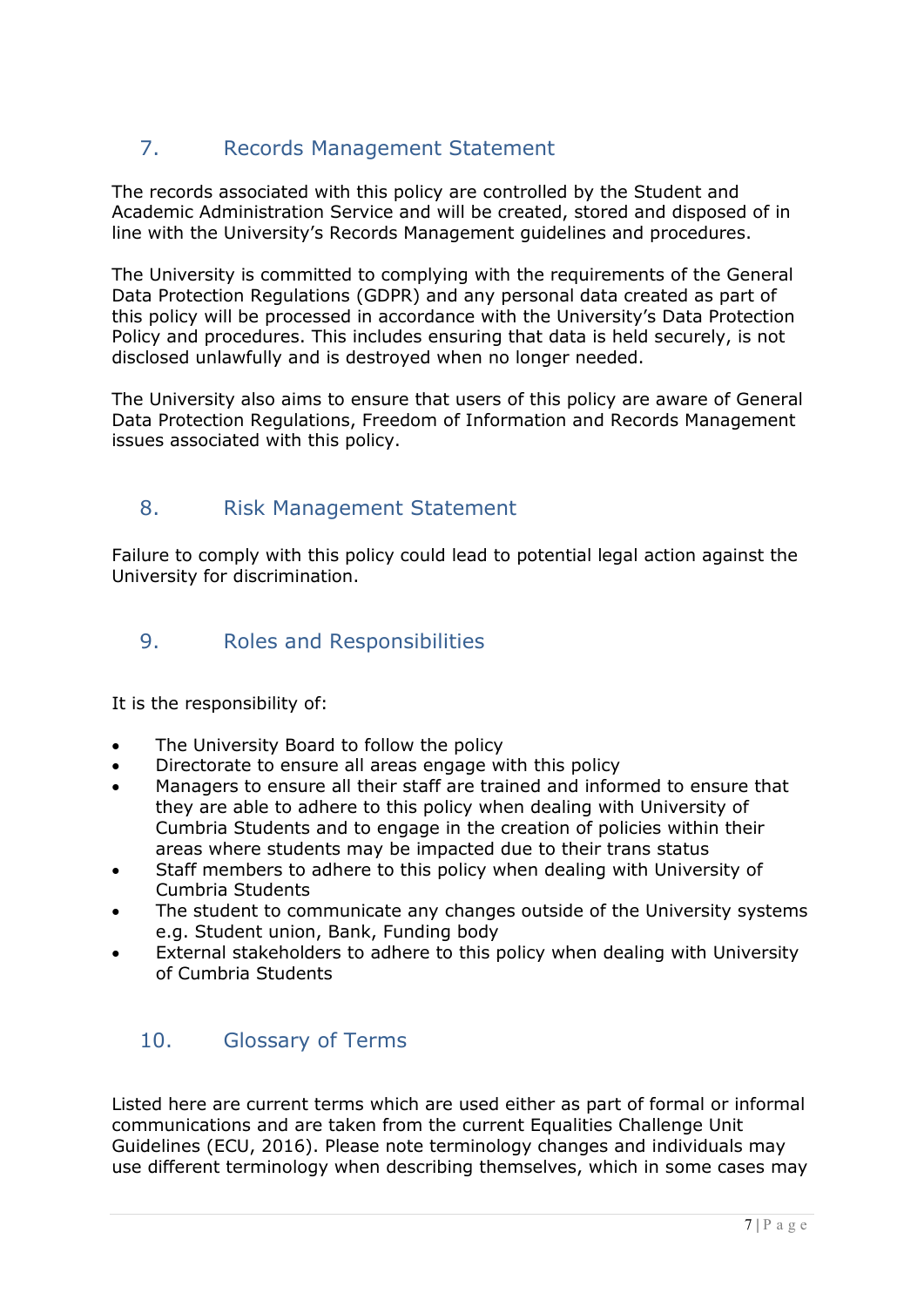be terms which others may find inappropriate but that will be the term the individual has chosen to use and should be adhered to.

You may also wish to use Stonewall's glossary of terms, which is regularly updated and available to anyone on their website [www.stonewall.org.uk/help](http://www.stonewall.org.uk/help-advice/faqs-and-glossary/glossary-terms)[advice/faqs-and-glossary/glossary-terms](http://www.stonewall.org.uk/help-advice/faqs-and-glossary/glossary-terms)

| <b>Acquired Gender</b>                         | Legal term for the gender that a person who is applying for<br>a gender recognition certificate (GRC) has lived for two<br>years and intends to continue.                                                                                                                                                                                                                                                                                                                                                        |  |
|------------------------------------------------|------------------------------------------------------------------------------------------------------------------------------------------------------------------------------------------------------------------------------------------------------------------------------------------------------------------------------------------------------------------------------------------------------------------------------------------------------------------------------------------------------------------|--|
| <b>Affirmed Gender</b>                         | May be used when a person has transitioned but has<br>decided not to apply for a GRC.                                                                                                                                                                                                                                                                                                                                                                                                                            |  |
| <b>Cis or Cisgender</b>                        | A term used to describe people who are not trans, some<br>people prefer the term non-trans.                                                                                                                                                                                                                                                                                                                                                                                                                      |  |
| <b>Dual role</b>                               | Occasionally wears clothing and/or makeup and accessories<br>that are not traditionally associated with the sex they were<br>assigned at birth. Generally, dual role people do not wish to<br>transition. Some people prefer the term alter ego.<br>Historically the terms transvestite and cross dresser were<br>used to describe dual role people, but they are now<br>considered to be outdated. While some people may use the<br>terms to describe themselves, other people may find the<br>terms offensive. |  |
| Gender                                         | Gender refers to the cultural and social distinctions between<br>men and women. It consists of three related aspects:<br>gender identity; gender expression; gender role.                                                                                                                                                                                                                                                                                                                                        |  |
| <b>Gender expression</b>                       | The way a person lives in society and interacts with others,<br>the external characteristics and behaviours that are socially<br>defined as either masculine or feminine, such as clothing,<br>hairstyle, make-up, mannerisms, speech patterns and social<br>interactions.                                                                                                                                                                                                                                       |  |
| <b>Gender Identity</b>                         | A person's internal perception of their identity which is<br>subjective and internal to the individual. Gender does not<br>necessarily represent a simple binary choice: some people<br>have a gender identity that cannot be defined simply by the<br>use of the terms woman or man.                                                                                                                                                                                                                            |  |
|                                                | Someone's gender identity should not be assumed based on<br>their gender expression. If you are not sure, it is best to ask<br>a person how they would like to be addressed.                                                                                                                                                                                                                                                                                                                                     |  |
| Gender<br>incongruence and<br>gender dysphoria | Gender incongruence is a medical term used to describe a<br>person whose gender identity does not align, to a greater or                                                                                                                                                                                                                                                                                                                                                                                         |  |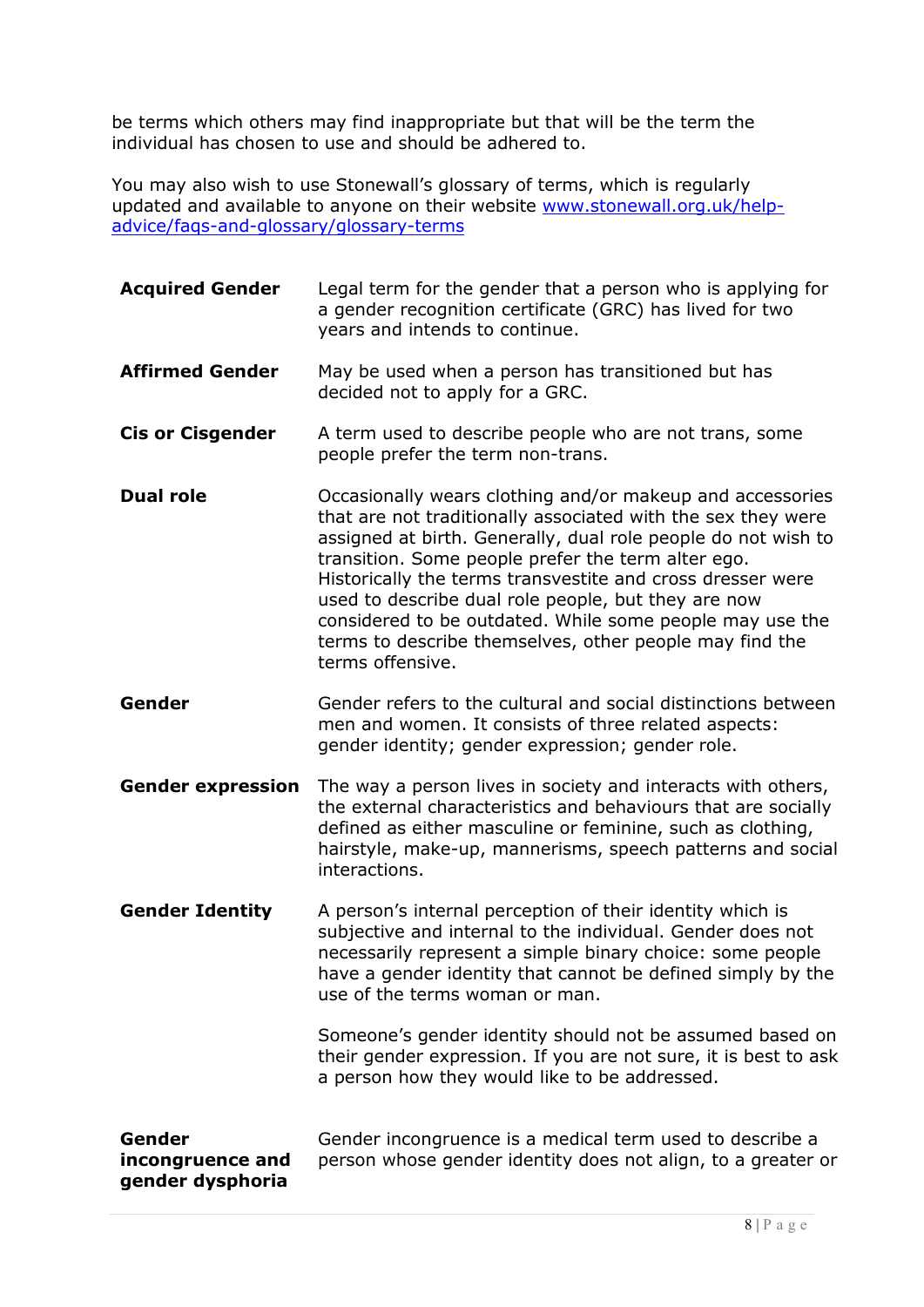|                                      | lesser extent, with the sex assigned at birth. Where this<br>causes discomfort it is known as gender dysphoria.                                                                                                                                                                                                                                                         |
|--------------------------------------|-------------------------------------------------------------------------------------------------------------------------------------------------------------------------------------------------------------------------------------------------------------------------------------------------------------------------------------------------------------------------|
| Gender<br>reassignment               | The legal term used in the Equality Act to describe the<br>protected characteristic of anyone who 'proposes to<br>undergo, is undergoing or has undergone a process (or part<br>of a process) for the purpose of reassigning the person's<br>sex by changing physiological or other attributes of sex'<br>(Equality Act, 2010).                                         |
|                                      | This is the protected characteristic that protects trans<br>people from discrimination, victimisation and harassment in<br>employment, education and when using services.<br>Importantly, the act requires no medical supervision or<br>interventions for a trans person to be afforded protection.                                                                     |
| Gender<br>recognition<br>certificate | Gender recognition certificates (GRC) are issued by the<br>gender recognition panel under the provisions of the Gender<br>Recognition Act 2004. The holder of a full GRC is legally<br>recognised in their acquired gender for all purposes.<br>It is never appropriate to ask a trans person for a GRC                                                                 |
|                                      | as it breaches their right to privacy. Once a person has<br>obtained a GRC their gender history can only be disclosed<br>where there are explicit exceptions in law:                                                                                                                                                                                                    |
|                                      | in accordance with an order of or proceedings before<br>a court or tribunal, when it is strictly relevant to<br>proceedings                                                                                                                                                                                                                                             |
|                                      | for the purposes of preventing or investigating crime,<br>where it is relevant<br>for the purposes of the social security system or a<br>pension scheme                                                                                                                                                                                                                 |
| <b>Gender Role</b>                   | A society's constructed gender roles, norms and behaviours<br>which are essentially based on the sex assigned at birth                                                                                                                                                                                                                                                  |
| <b>Gender variance</b>               | Gender variance, also referred to as gender non-conformity,<br>is behaviour or gender expression that does not match<br>socially constructed gender norms for men and women.                                                                                                                                                                                            |
| <b>Intersex</b>                      | An umbrella term used for people who are born with<br>variations of sex characteristics, which do not always fit<br>society's perception of male or female bodies. Intersex is<br>not the same as gender identity or sexual orientation.<br>Not all intersex people opt for surgery, and many will<br>consider themselves to be intersex rather than male or<br>female. |
| Legal sex                            | A person's 'legal' sex is determined by their sex on their<br>birth certificate and the assumption made at birth is that<br>their gender status (boy, girl) matches. For higher<br>education institutions (HEI's) and colleges a person's legal                                                                                                                         |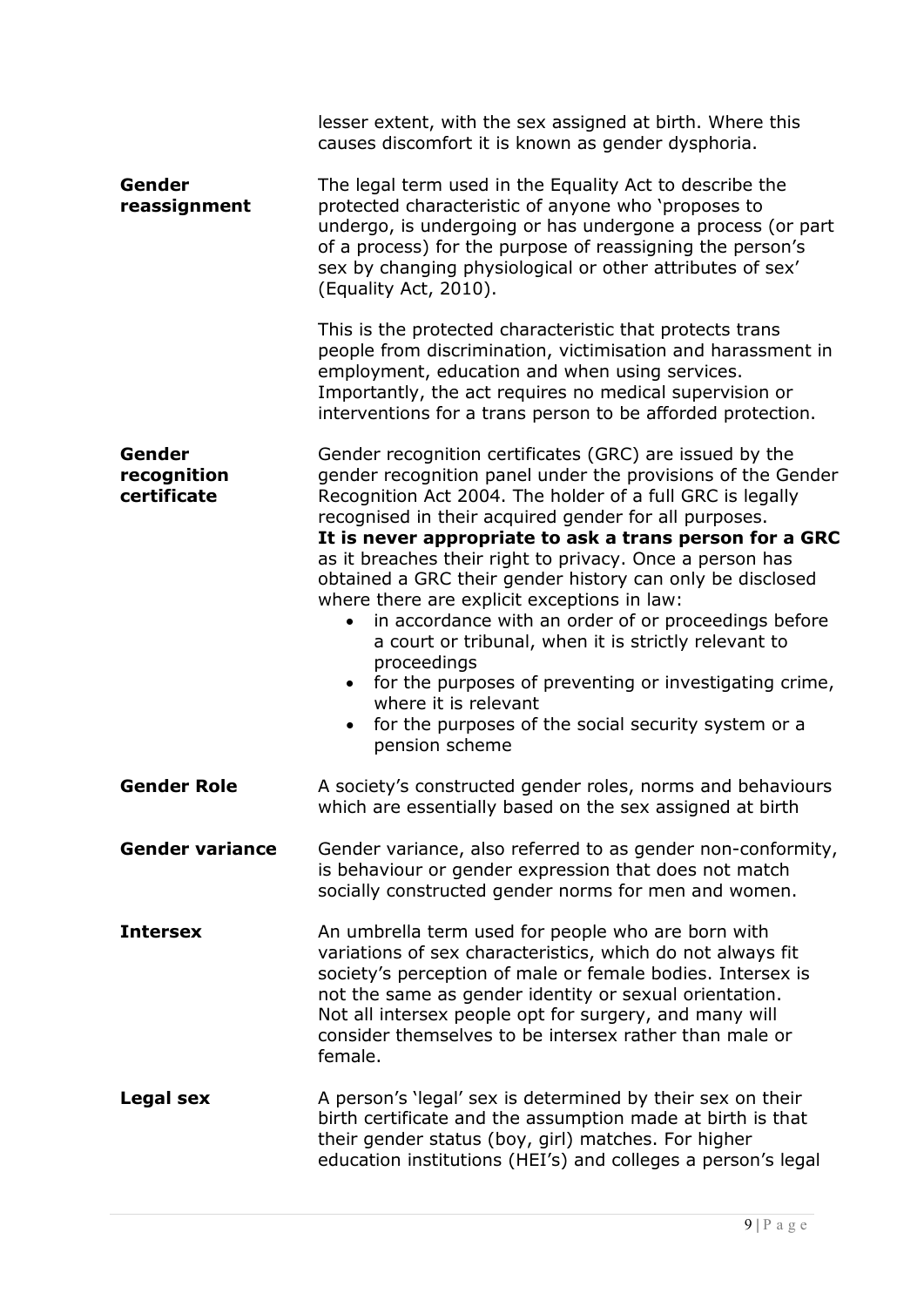|                                                       | sex is only relevant for insurance, pension purposes and in<br>rare cases occupational requirements.<br>For the purposes of everyday life (including banking,<br>personal identification and travel), a person's legal sex may<br>not be the same as their self-identified gender. For<br>instance, a trans woman can have identity documents such<br>as a passport, driving licence and employment records<br>based upon her gender as female, but still have a birth<br>certificate which states that she is male.                                                                            |
|-------------------------------------------------------|-------------------------------------------------------------------------------------------------------------------------------------------------------------------------------------------------------------------------------------------------------------------------------------------------------------------------------------------------------------------------------------------------------------------------------------------------------------------------------------------------------------------------------------------------------------------------------------------------|
| Lesbian, gay,<br>bisexual,<br>trans plus<br>$(LGBT+)$ | While being trans or having a trans history is different from<br>sexual orientation, and historically the two communities<br>have coexisted and supported each other. As a result,<br>advocacy and support groups often cover LGBT+ issues.<br>Trans people can also identify as LGB+. Can also be<br>referred to as LGBTQIA etc.                                                                                                                                                                                                                                                               |
| Non-binary                                            | Non-binary is used to refer to a person who has a gender<br>identity which is in between or beyond the two categories<br>'man' and 'woman', fluctuates between 'man' and 'woman',<br>or who has no gender, either permanently or some of the<br>time. People who are non-binary may have gender identities<br>that fluctuate (genderfluid), they may identify as having<br>more than one gender depending on the context (eg<br>bigender or pangender), feel that they have no gender (eg<br>agender, non-gendered), or they may identify gender<br>differently (eg third gender, genderqueer). |
| <b>Pronoun</b>                                        | A pronoun is the term used to refer to somebody for<br>example:<br>they/them/their/themselves<br>she/her/hers/herself<br>he/him/his/himself<br>che/chim/chis/chimself<br>E/Em/Eir/Eirs/Emself<br>Per(person)/pers/perself<br>Xe/ hir/ hirs/ hirself                                                                                                                                                                                                                                                                                                                                             |
| <b>Real-life</b><br>experience<br>or experience       | 'Real-life experience' or 'experience' are the terms used by<br>the medical profession and refers to the period in which an<br>individual is required to live, work and study full-time in<br>their affirmed gender before they can undergo gender<br>affirming medical intervention. Some trans staff and<br>students may be asked by a gender identity clinic to provide<br>confirmation from their institution that they are undertaking<br>real-life experience or experience.                                                                                                              |
| Self-identified<br>gender                             | The gender that a person identifies as.<br>ECU recommends that colleges and HEIs recognise a<br>student or staff member's self-identified gender.                                                                                                                                                                                                                                                                                                                                                                                                                                               |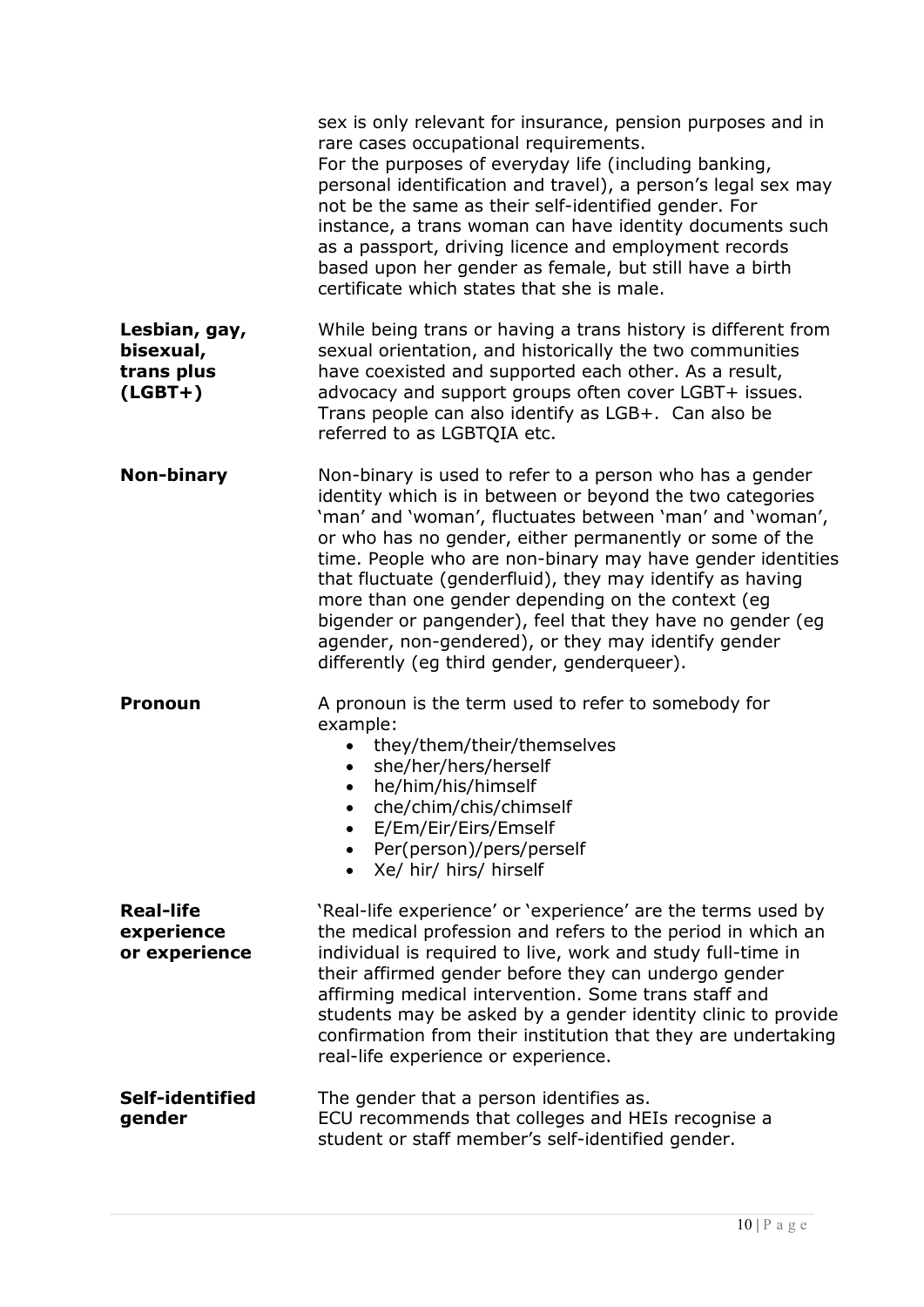| <b>Sex</b>                      | Sex refers to the biological status of a person as male or<br>female in their physical development. Sex is judged entirely<br>on the genital appearance at birth but internal reproductive<br>organs, skeletal characteristics and musculature are also<br>sex differentiated.                                                                                                                                                                                                                                                                       |
|---------------------------------|------------------------------------------------------------------------------------------------------------------------------------------------------------------------------------------------------------------------------------------------------------------------------------------------------------------------------------------------------------------------------------------------------------------------------------------------------------------------------------------------------------------------------------------------------|
| <b>Sexual orientation</b>       | Sexual orientation is different from gender identity. Trans<br>people, like any other people, can have a wide range of<br>sexual orientations beyond those recognised by the Equality<br>Act including heterosexual, lesbian, gay, bisexual, asexual,<br>pansexual, omnisexual and demi-sexual.                                                                                                                                                                                                                                                      |
| <b>Trans and</b><br>transgender | Trans and transgender are inclusive umbrella terms for<br>people whose gender identity and/or gender expression<br>differs from the sex (male or female) they were assigned at<br>birth. The term may include, but is not limited to, trans men<br>and women, non-binary people and dual role people. Not all<br>people that can be included in the term will associate with<br>it.<br>The terms trans should only be used as an adjective, for<br>example, trans people, trans man or trans woman.<br>However, a trans person may say 'I am trans'. |
| <b>Trans history</b>            | A person with a trans history will have transitioned to their<br>self-identified gender. Consequently, they may no longer<br>identify as a trans person, and simply see their transition as<br>one part of their history.                                                                                                                                                                                                                                                                                                                            |
| <b>Trans man</b>                | A person who was assigned female at birth but identifies as<br>a man or towards the masculine end of the gender<br>spectrum. He usually uses male pronouns and is likely to<br>transition to live fully as a man. The terms 'female-to-male'<br>or 'FtM' are shorthand for indicating the direction of a<br>person's transition but these terms can be seen as<br>offensive. Other people may use these terms to describe<br>themselves.                                                                                                             |
| <b>Trans woman</b>              | A person who was assigned male at birth but identifies as a<br>woman or towards the feminine end of the gender<br>spectrum. She usually uses female pronouns and is likely to<br>transition to live fully as a woman. The term 'male-to-<br>female' or 'MtF' are shorthand for indicating the direction of<br>a person's transition but these terms can be seen as<br>offensive. Other people may use these terms to describe<br>themselves.                                                                                                         |
| <b>Transition</b>               | Transition is the process of a person changing their social<br>role in order to match their gender identity. Examples of<br>transitioning include telling friends, family and colleagues,<br>changing names, asking people to use different pronouns,<br>and changing the way gender is expressed. For some                                                                                                                                                                                                                                          |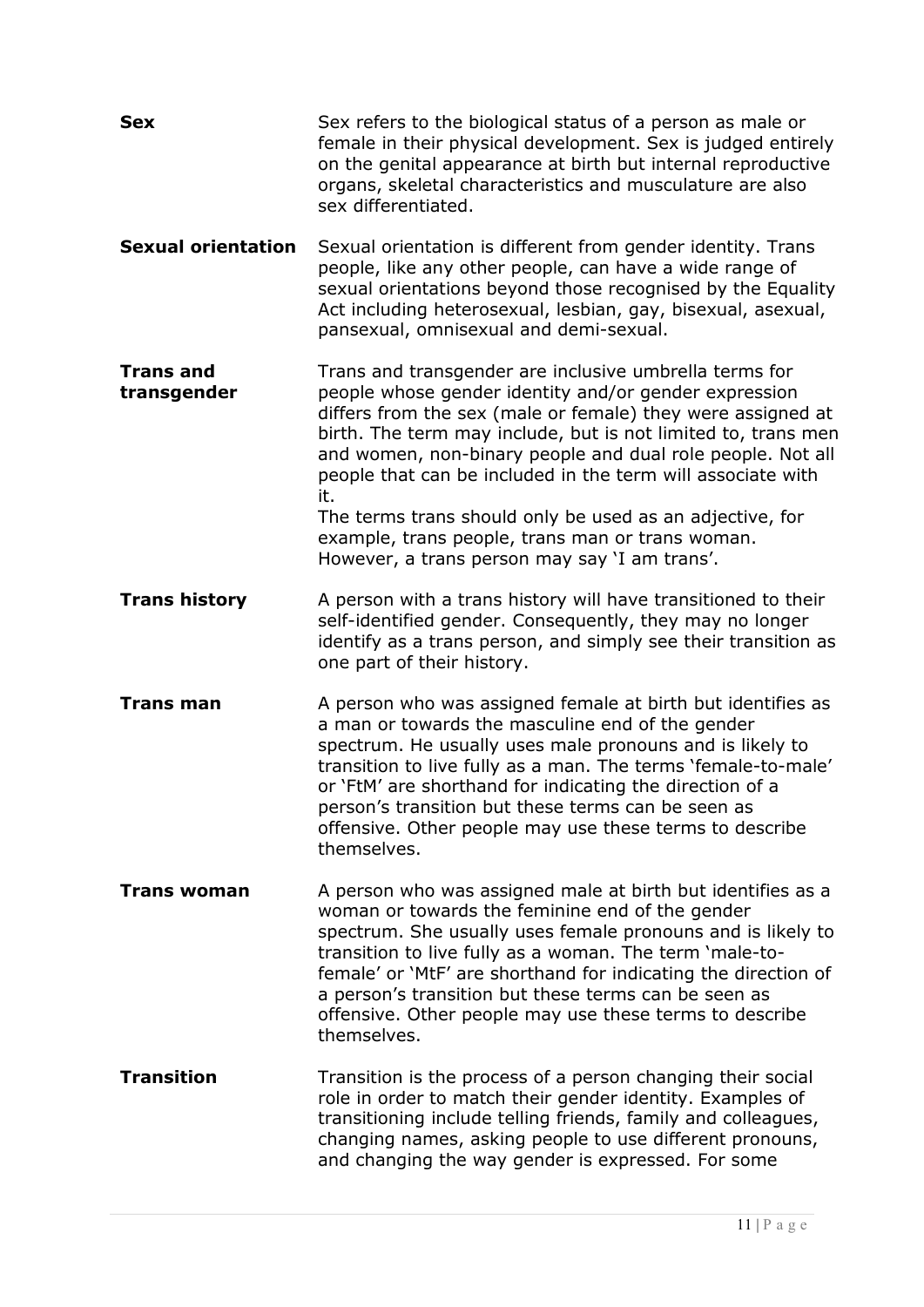hormone therapy and surgery. **Transphobia** Transphobia is a term used to describe the fear, anger, intolerance, resentment and discomfort that some people may have as a result of another person being trans. This can result in discrimination, harassment, victimisation and hate crime. **Transsexual** Increasingly trans people are not comfortable with the use of this term preferring instead trans or transgender. While some people may find the term offensive, others may use it to describe themselves.

people, this may involve medical assistance such as

### <span id="page-11-0"></span>11. Contact Details

For further information regarding any of the issues covered by this policy please contact:

Amanda Holmes email: [Amanda.Holmes@cumbria.ac.uk](mailto:Amanda.Holmes@cumbria.ac.uk) Programme Administration Manager Student and Academic Administration Service University of Cumbria

or

Lee McDermott email: [lee.mcdermott@cumbria.ac.uk](mailto:lee.mcdermott@cumbria.ac.uk) Equality, Diversity and Inclusion Officer University of Cumbria

### <span id="page-11-1"></span>12. References and Further Information Sources

Disclosure and Barring Service (DBS) (2020) *An applicant's guide to completing the DBS application form. Available at https://www.gov.uk/government/publications/dbs-application-forms-guidefor-applicants/dbs-application-form-guide-for-applicants#section-a---yourcurrent-and-previous-names (Accessed 10th December 2020)*

Equality Challenge Unit (ECU) (2016) *Trans staff and students in HE and colleges: improving experiences. Available at https://www.advancehe.ac.uk/knowledge-hub/trans-staff-and-students-he-and-collegesimproving-experiences (Accessed 10th December 2020)*

HESA (2020*) Student Identifier - SEXID – Student Records 2019/20. Available at https://www.hesa.ac.uk/collection/c19051/a/sexid (Accessed 10th December 2020)*